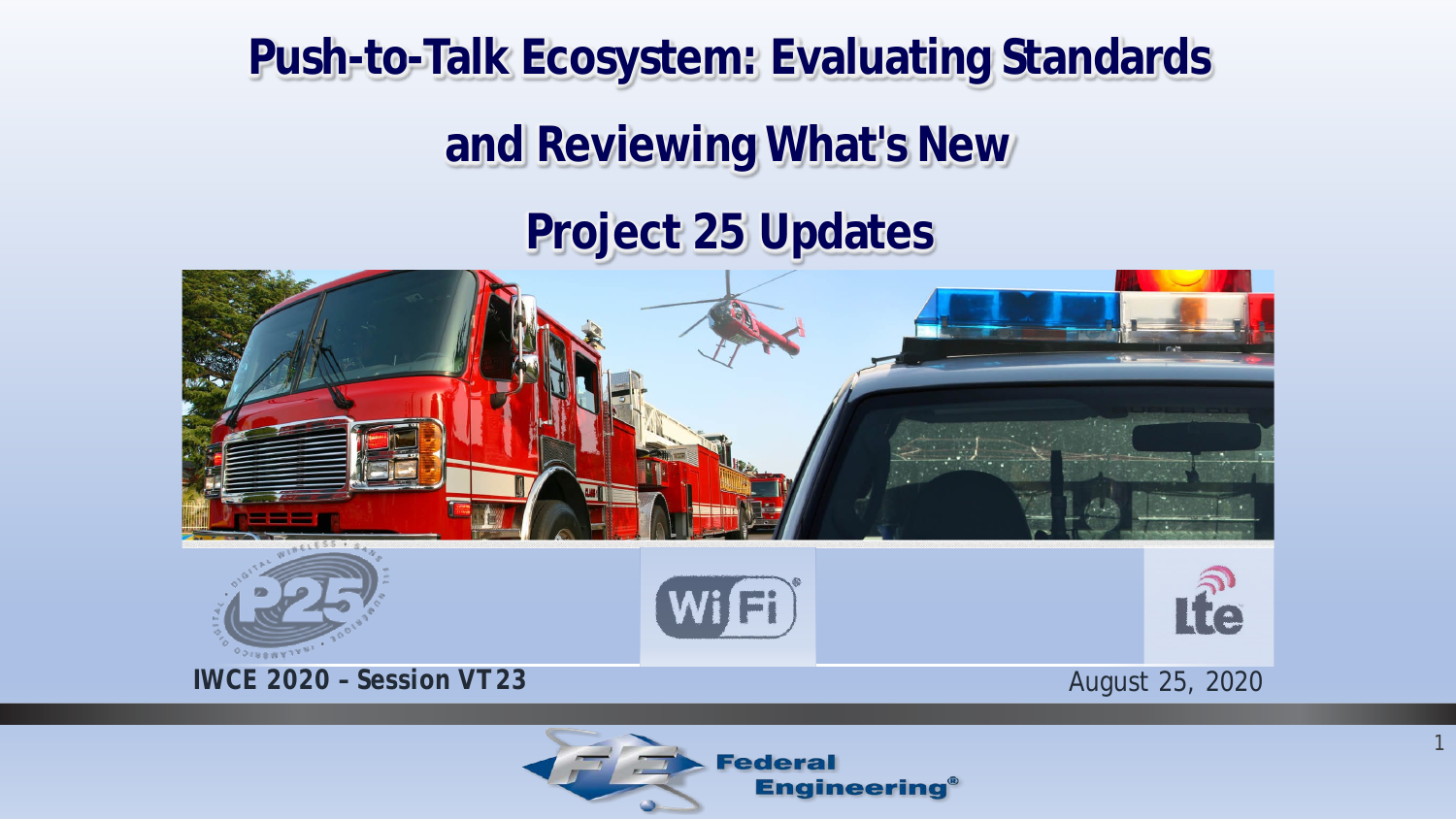

- **P25 Overview**
- **P25 Market Trends**
- **P25 and Broadband PTT – Challenges**
- **P25 Resources**

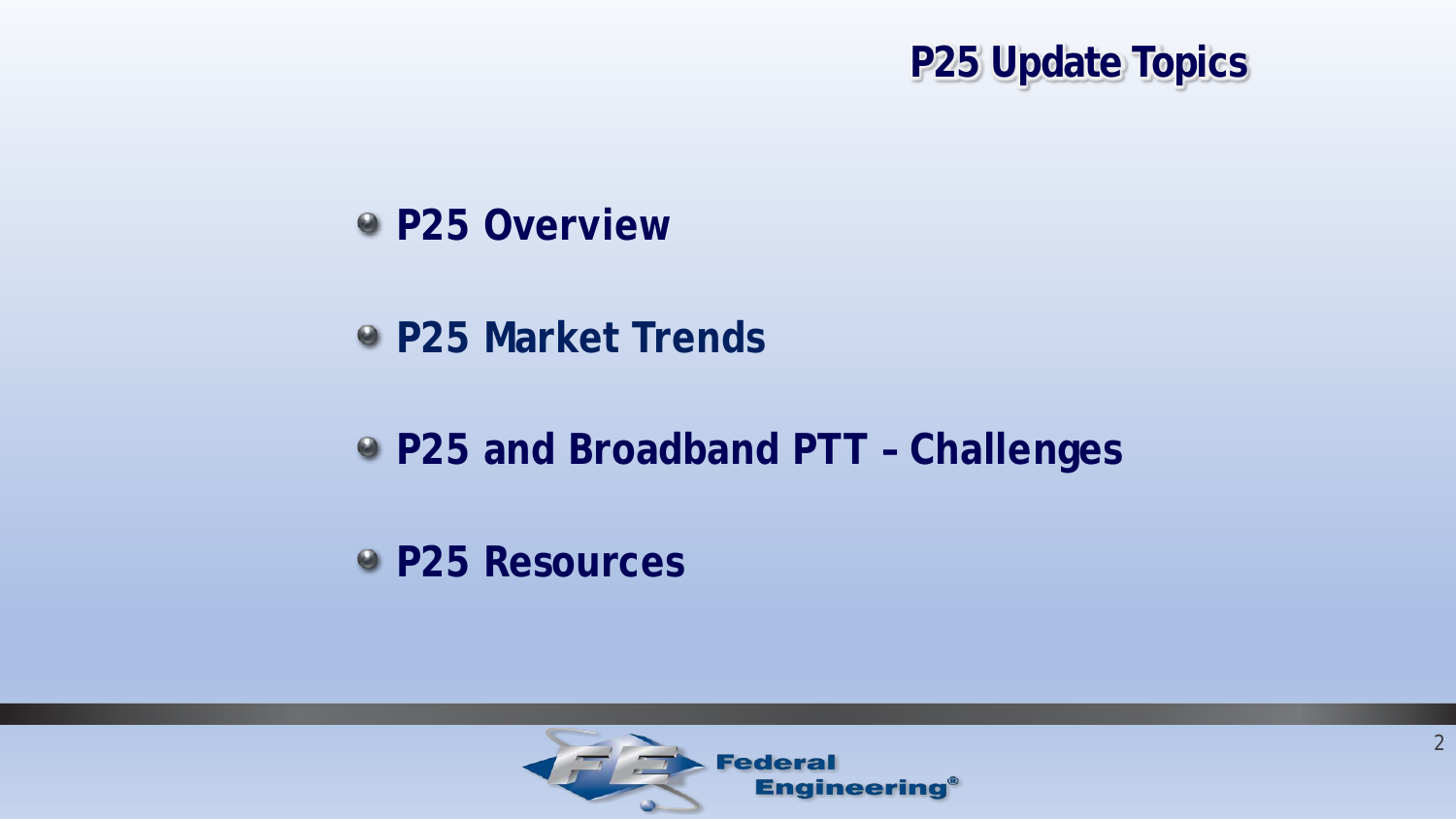## **P25 Overview**

Designed primarily for "mission critical" environments

**Utilizes typical LMR network architecture**

**Supports conventional and trunked network deployments**

**Supports multicast, simulcast, conventional, & hybrid system deployments**

**Supports direct (unit to unit) comms in analog or P25 modes**

**Defined in TIA 102 series documents**

**Frequency agnostic**

**Phase 1 (FDMA) = 1 talk path per RF channel**

**Phase 2 (TDMA) = 2 talk paths per RF channel**

**Evolving standard that continues to be updated**

#### **TECHNOLOGY STANDARDS KEY INTERFACES &TESTING**

#### **Common Air Interface (CAI)**

**Inter-RF Subsystem Interface (ISSI)**

**Console Subsystem Interface (CSSI)**

**Project 25 Compliance Assessment Program (P25 CAP)** 

**CAP testing performed at certified labs**

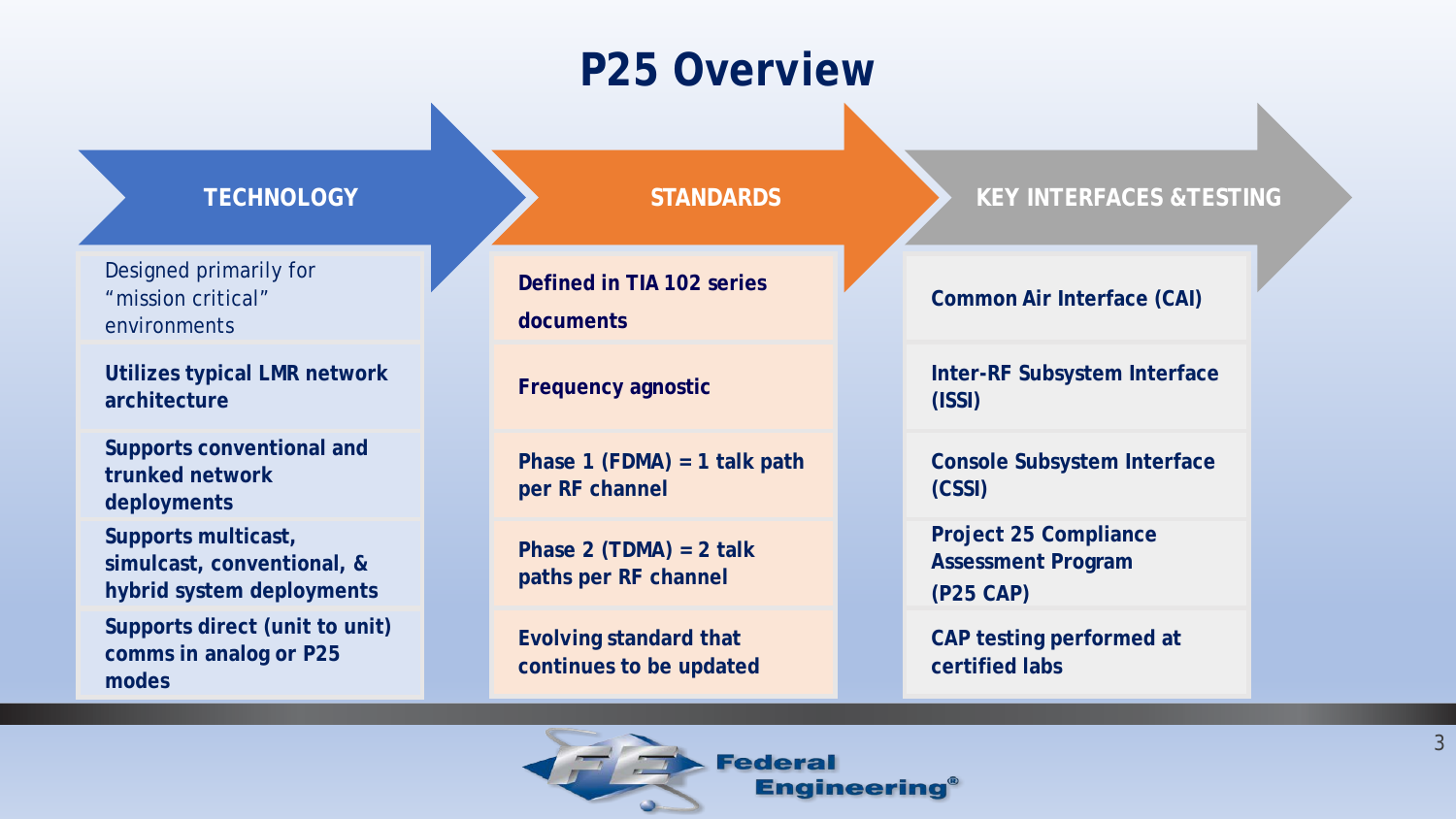

### **P25 Systems**

### **Worldwide**

- **P25 Trunking Systems: 1017** 
	- **P25 Phase 1: 653 systems**
	- **P25 Phase 2: 364 systems**
- **Conventional P25 systems: 1816**

*Source: [http://www.project25.org](http://www.project25.org/)*

### *Notes:*

- *Trunked system counts as of June 2019*
- *Conventional system counts as of March 2020*

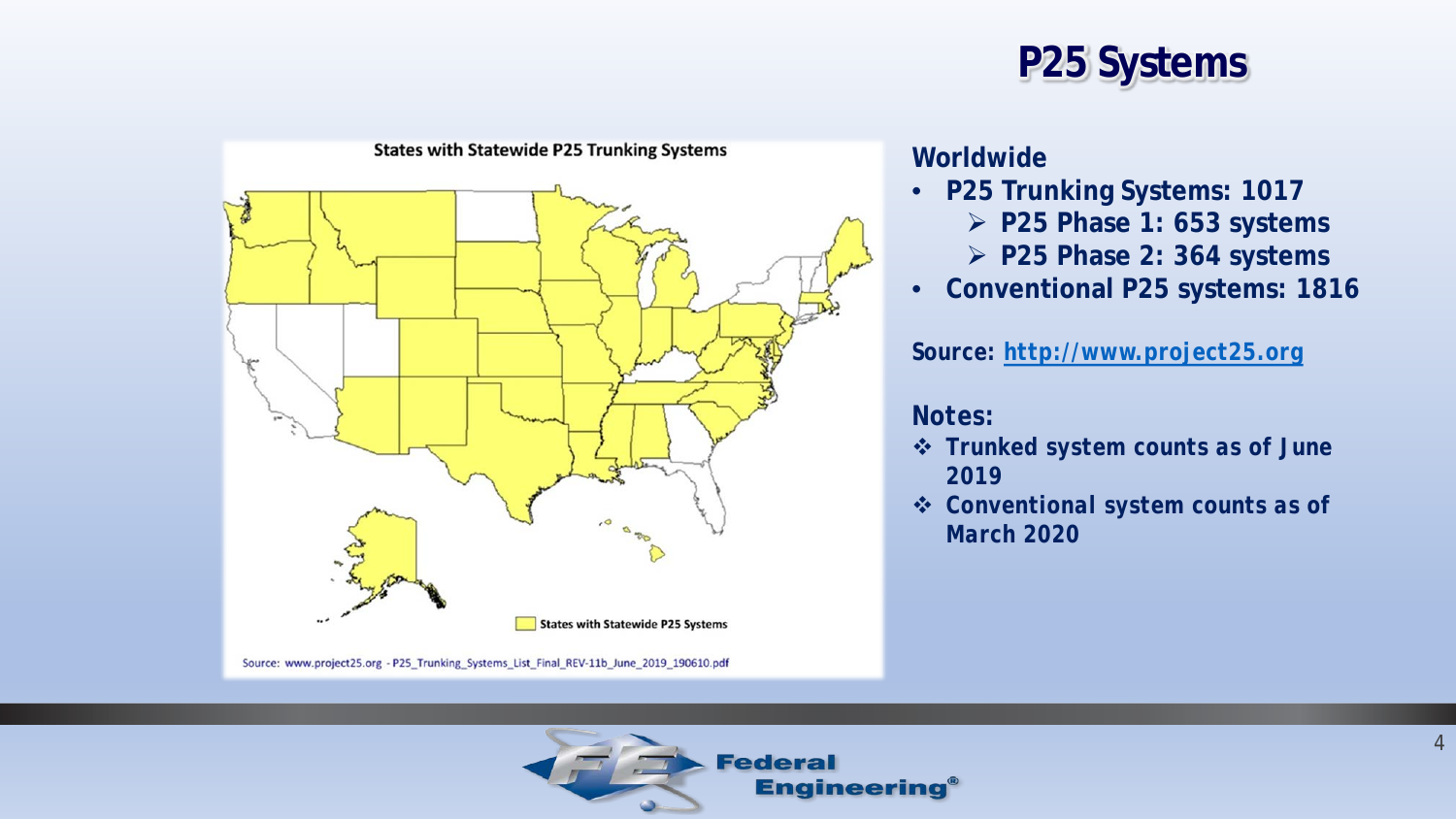## **P25 – Trends in the Market**

**Move from P25-to-P25 networking to interfaces with other systems, via ISSI:**

- **PTToC – Carrier Integrated and Over the top**
- **PTToBB – Wi-Fi and CBRS**



**Virtual server/controller architecture**

- **Simplifies system expansions**
- **Increases application redundancy**
- **Enhances system resiliency**

**Wi-Fi and/or LTE enabled P25 radios**

- **Coverage enhancement**
- **Programming updates**

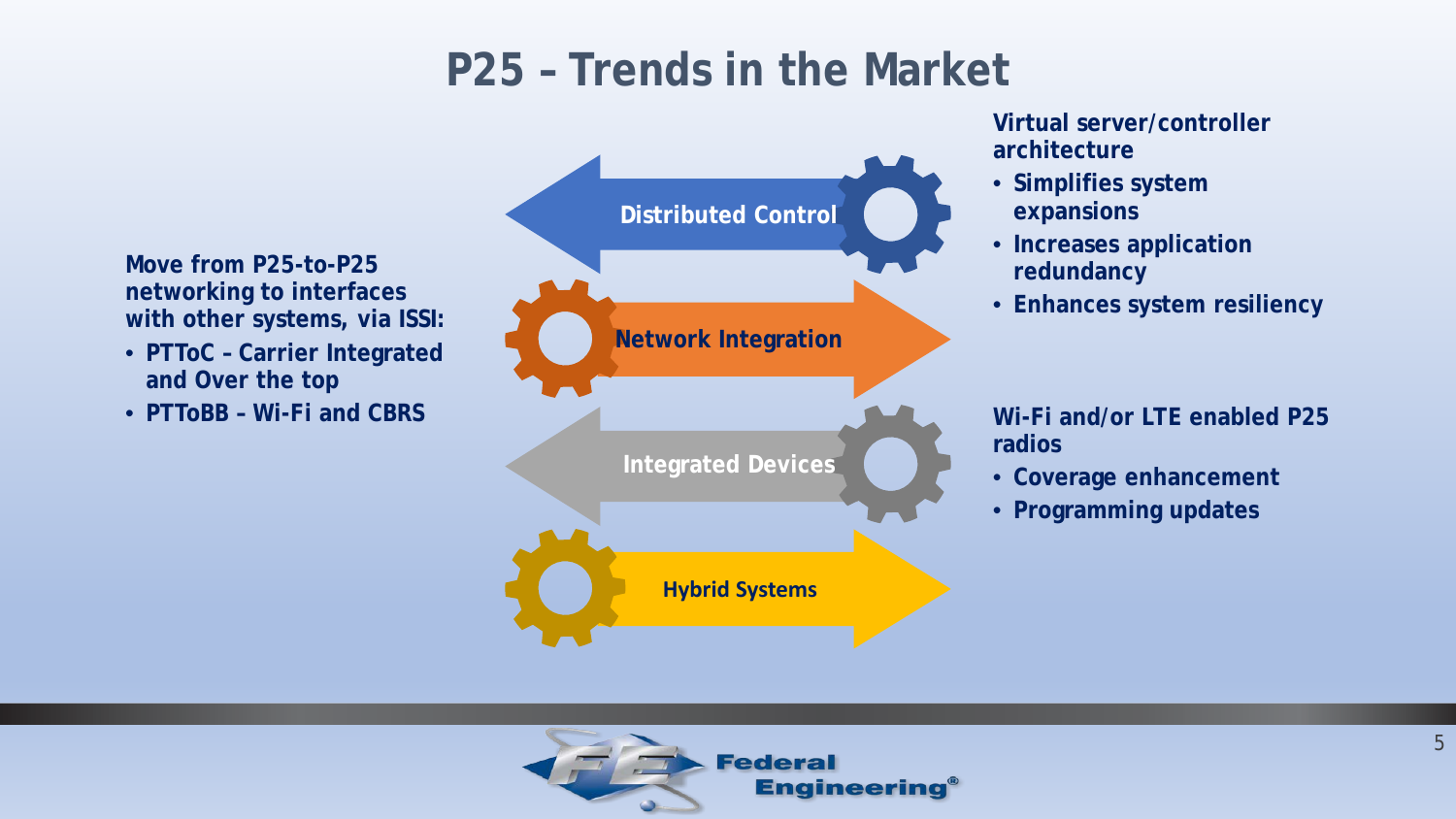# **P25 and Broadband PTT Challenges**

- **Direct mode or Proximity Services (ProSe) limits**
- **Interoperability among carriers**
- **Interoperability among over the top (OTT) providers**
- **Managing operations across multiple networks**
- **Coverage, availability, security, reliability**

• **January 2020, NIST issued funding, in excess of \$6M, to three firms for Public Safety Innovation Accelerator Program: Mission Critical Voice Test Equipment (PSIAP-MCVTE) Supports R&D for standardized MCPTT, MCVideo, & MCData test cases**

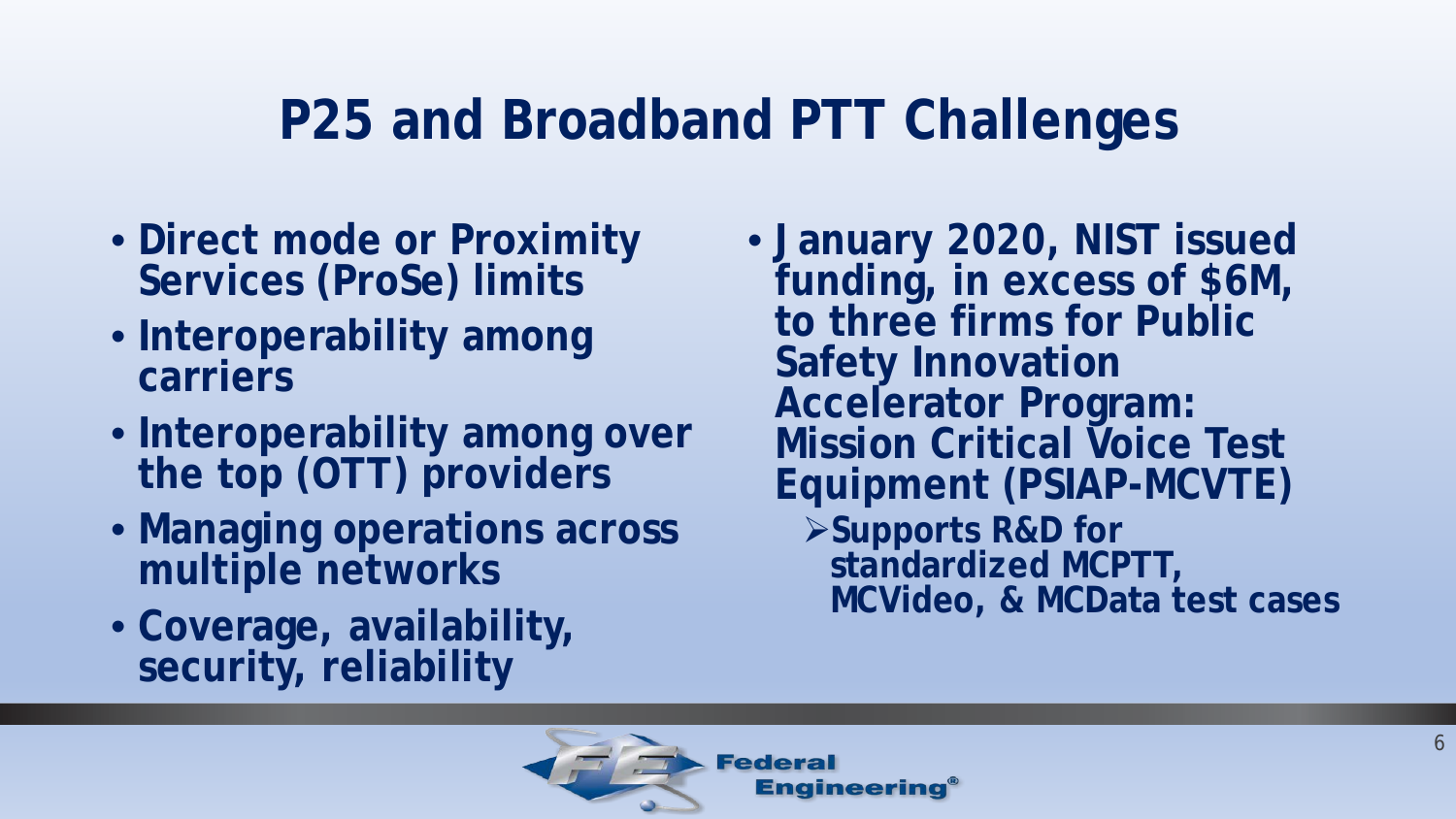

- **Project 25 Technology Interest Group (PTIG)**
	- **[www.project25.org](http://www.project25.org/)**
- **P25 CAP**
	- **[www.dhs.gov/science-and-technology/p25-cap](http://www.dhs.gov/science-and-technology/p25-cap)**
- **P25 CAP Compliant Equipment**
	- **[https://www.dhs.gov/science-and-technology/approved-](https://www.dhs.gov/science-and-technology/approved-grant-eligible-equipment)**

**grant-eligible-equipment**